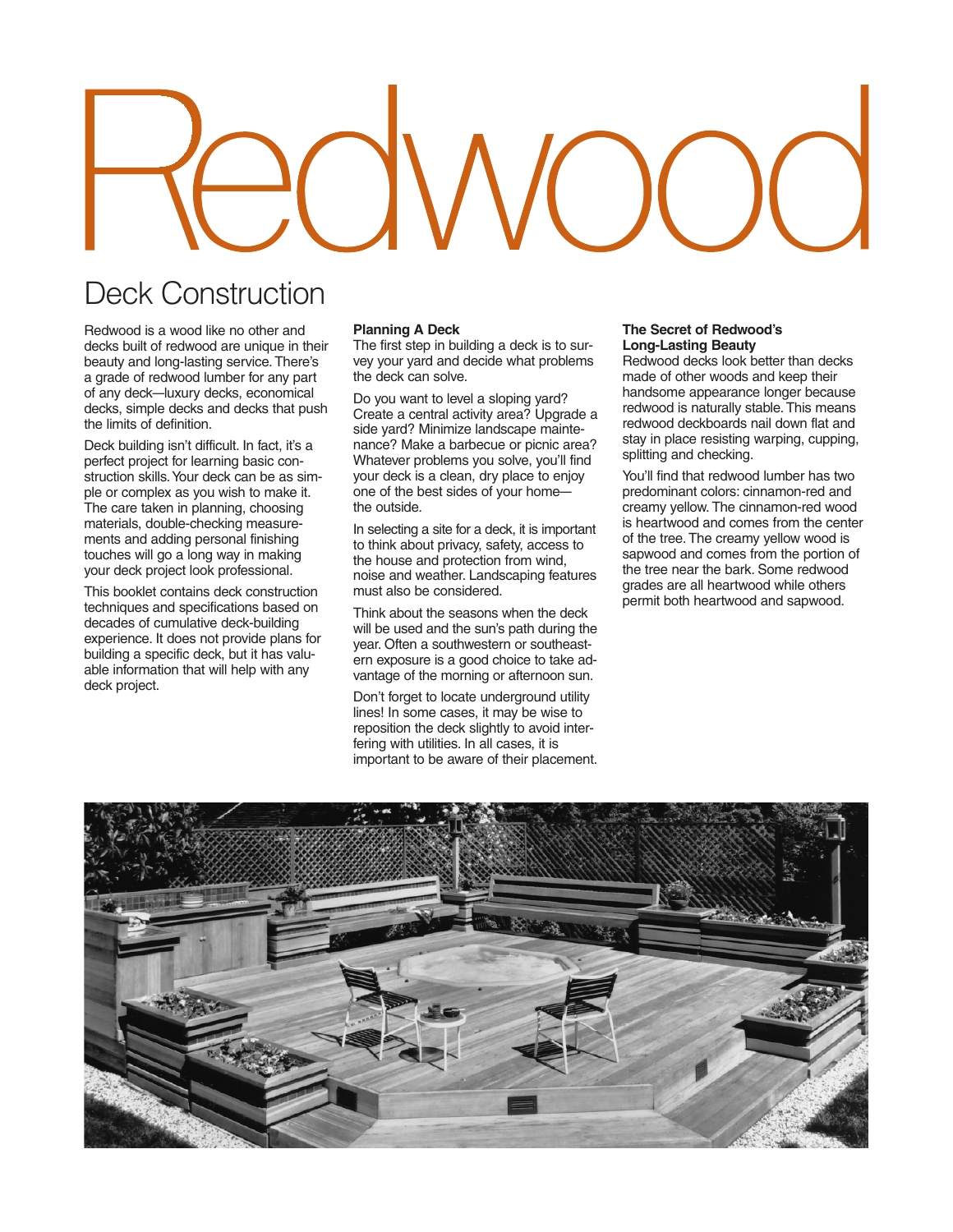# **Garden Grades**

Garden grades of redwood are tailormade for decks and they are not expensive! They have knots which give them a rustic look that blends well with landscaping and other natural materials. Redwood garden grades are available in dimensions from heavy timbers 20 feet in length to lightweight benderboard often used for edging garden walkways. Grades that have the word "heart" in the name are entirely decay-resistant heartwood.

# **Construction Heart/Deck Heart**

All-heartwood grade containing knots; recommended for work on or near the ground and for posts, beams, joists and deckboards. Deck Heart is graded for strength characteristics and is available in 2x4 and 2x6 only.

# **Construction Common/Deck Common**

Similar to Construction Heart and Deck Heart except containing sapwood; recommended for most above-ground applications such as railings, fences, deckboards and trellises. Deck Common is graded for strength characteristics and is available in 2x4 and 2x6 only.

**Merchantable Heart** Most economical all-heartwood grade, allowing larger knots and some knotholes; used for retaining walls and garden or utility structures on or near the ground.

**Merchantable** Same characteristics as Merchantable Heart but containing sapwood; suitable for fenceboards, trellises and above-ground utility applications.

# **Architectural Grades**

Architectural grades of redwood are virtually knot-free or in the case of B Grade, contain knots of limited number and size. Architectural grades are the top of the redwood line. These grades are usually kiln dried to pre-shrink the lumber, but they are also available unseasoned. Often used for quality siding and interior paneling, architectural grades can be used for highly-visible landscape architecture where maximum stability is necessary.

**Clear All Heart** All-heartwood, free of knots; recommended for highly-visible applications like deckboards, railings, overhead shade structures.

**Clear** Similar quality to Clear All Heart except containing sapwood; uses include railings, fences, deckboards, benches and trellises.

**Heart B** All heartwood grade containing limited knots and other characteristics not permitted in clear grades; uses same as Clear All Heart.

**B Grade** Similar quality to Heart B except containing sapwood; uses same as Clear.

# **Grains**

Lumber has either flat or vertical grain depending on how it was cut from the log. Garden grades are sold with mixed grain patterns. To minimize cupping and grain raising, flat grain lumber should be used with the "bark side" up or facing out. Vertical grain lumber provides the smoothest surfaces for railings and benches.





 $|111111|$ 

Annual Rings Bark Side Pith Side

# **Seasoning**

Seasoned or unseasoned garden grade lumber is suitable and most economical for decks and other outdoor projects. Architectural grades marked "Certified Kiln Dried" are pre-shrunk and have superior stability. They are good for areas requiring tight joints, such as outdoor shelves, cabinets and detail work.

# **Textures**

Redwood is generally available with a smooth, planed surface on all four sides, known as S4S. Larger dimension timbers (4x4 and greater) are often available rough. Surfaced lumber is best for sitting and walking surfaces or areas to be painted.

# **Sizes of Garden Grade Lumber**

Surfacing and seasoning reduce the dimensions of lumber. As a result, the actual dimensions of all lumber are different from the nominal dimensions. The chart below lists the actual and nominal dimensions of redwood garden grades.

| <b>S4S Dry Sizes (Inches)</b><br><b>Thickness</b><br>Width |  |  |  |  |  |
|------------------------------------------------------------|--|--|--|--|--|
| Nominal Actual                                             |  |  |  |  |  |
| 11/2                                                       |  |  |  |  |  |
| 3 <sup>1</sup>                                             |  |  |  |  |  |
| $5\frac{1}{2}$                                             |  |  |  |  |  |
| $7^{1/4}$                                                  |  |  |  |  |  |
| $9^{1/4}$                                                  |  |  |  |  |  |
|                                                            |  |  |  |  |  |

# **S4S Green Sizes (Inches)**

Thickness and Width

| Actual         |  |
|----------------|--|
| $3\%6$         |  |
| $5\frac{1}{2}$ |  |
| 71/2           |  |
| $9\frac{1}{2}$ |  |
|                |  |

# **Specifying Redwood**

When you order or specify redwood lumber, it is important to list the following: *intended use, grade, seasoning, size*  and *texture*.

**For Example:** Redwood lumber for (use) decking shall bear the Redwood Inspection Service grademark and shall be (grade) Construction Common, (seasoning) unseasoned, (size) 2x6, (texture) S4S.

| <b>Redwood</b><br><b>Grades</b><br>and Uses | <b>Fonsytrum</b><br>Meantwriting | Construction<br>Common | Mecrolanta | Macdamiable    | Clear<br>All Kear | Creat | <b>B Heart</b> | <b>B</b> Grade |
|---------------------------------------------|----------------------------------|------------------------|------------|----------------|-------------------|-------|----------------|----------------|
| Architectural                               |                                  |                        |            |                | п                 | ■     | п              | п              |
| Garden                                      | П                                | п                      | п          | п              |                   |       |                |                |
| Knots                                       | п                                | п                      | п          | п              |                   |       | П              | п              |
| Sapwood                                     |                                  | п                      |            | п              |                   | п     |                | П              |
| Posts                                       | $\blacksquare$                   |                        |            |                | п                 |       | п              |                |
| <b>Beams</b>                                | $\blacksquare$                   |                        |            |                | п                 |       | п              |                |
| Joists                                      | $\blacksquare$                   |                        |            |                | п                 |       | п              |                |
| Decking                                     | ■                                | ПO                     |            |                | П                 | П     | П              | П              |
| Rails                                       | п                                | $\blacksquare$         |            |                | п                 | п     | п              | ■              |
| Fenceboards                                 | П                                | п                      | п          | $\blacksquare$ | п                 | ■     | п              | ■              |
| <b>Benches</b>                              | П                                | п                      | п          | $\blacksquare$ | п                 | п     | п              | п              |
| <b>Planters</b>                             | п                                |                        | ПO         |                | П                 |       | п              |                |
| <b>Trellises</b>                            | П                                | п                      | п          | $\blacksquare$ | п                 | П     | п              | П              |
| Furniture                                   | П                                | п                      | п          | $\blacksquare$ | п                 | П     | п              | п              |

■ Suitable grade for use

 $\Box$  Most economical grade for use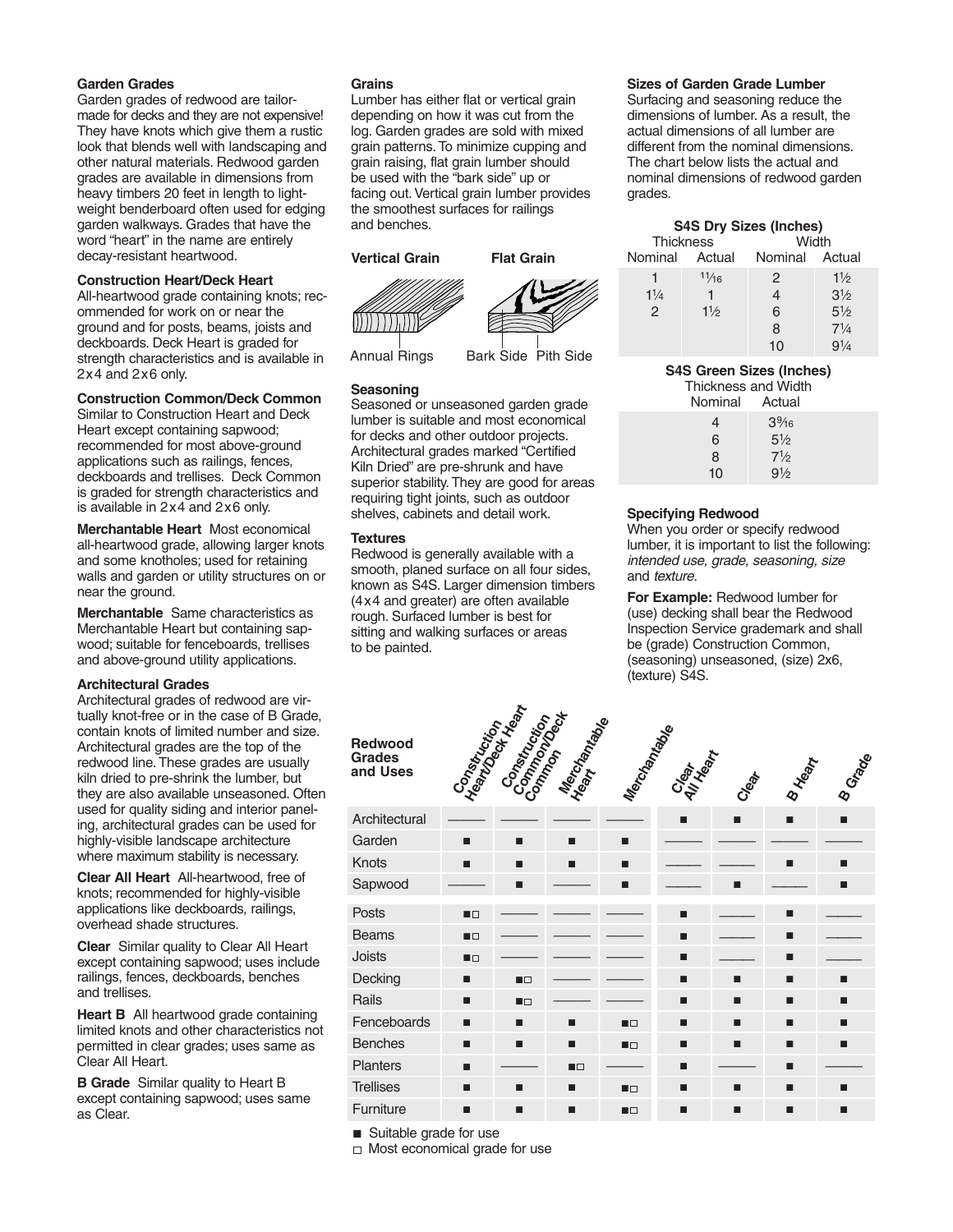With the preliminary planning done and the business of redwood grade, sizes, seasoning and textures taken care of, you can start thinking about the actual structure of the deck. Decks are walking surfaces held up off the ground by an understructure. The deck must be strong enough to support the weight of people, planters, benches, snow or anything else that might be placed on the deck. The understructure of a deck can have some or all of the following members: *footings, posts, beams, joists*.

The *footings* sit on or are partially buried in the ground. *Posts* are vertical members that rest on the footings and support the beams. *Beams* support *joists*, which are usually spaced about two feet apart and support the decking. The *decking* is the surface of the deck.

Each member of the deck is important in carrying the load and distributing the weight evenly. Proper spans—the distance between two supporting members—make for a safe deck and one that feels solid when you walk on it.

The following pages contain detailed descriptions of each part of a deck and techniques for putting them together.

### **Laying Out the Deck**

Mark the area for your deck with stakes and string. Consider all the points mentioned under "Planning" on the first page.

The deck perimeter can be laid out and squared in any number of ways. For example, if the deck is to extend from the corner of a house, it is easy to project a string line from the non-deck side of the house. This line and the wall where the deck will join the house form two sides of the deck perimeter. Next, measure the length of the deck from the corner along the wall of the house. With the third corner marked, the location of the last corner can be determined by measuring from these other established points.

The accuracy of any rectangle can be proven by diagonal measurements between the farthest corners. When the diagonals are equal, the rectangle is true. In some cases, the house or structure a deck is attached to will be out of line. It is usually best to make the deck conform to the structure.

Another method for determining the accuracy of a right angle is to create a rightangled triangle with sides 6 feet by 8 feet by 10 feet (or proportionate measurements). Using string, run two lines from a proposed 90 degree corner. Measure and mark points 6 feet from the corner in one direction and 8 feet in the other. A line connecting these two points and completing the triangle should be 10 feet in length. If it isn't, adjust the perimeter lines to square the corner.

Once the perimeter is staked out, it is time to place the footings.





If  $A = B$  Corners Are Square (90 $^{\circ}$ )



Checking an Angle Using a Right-Angled Triangle.

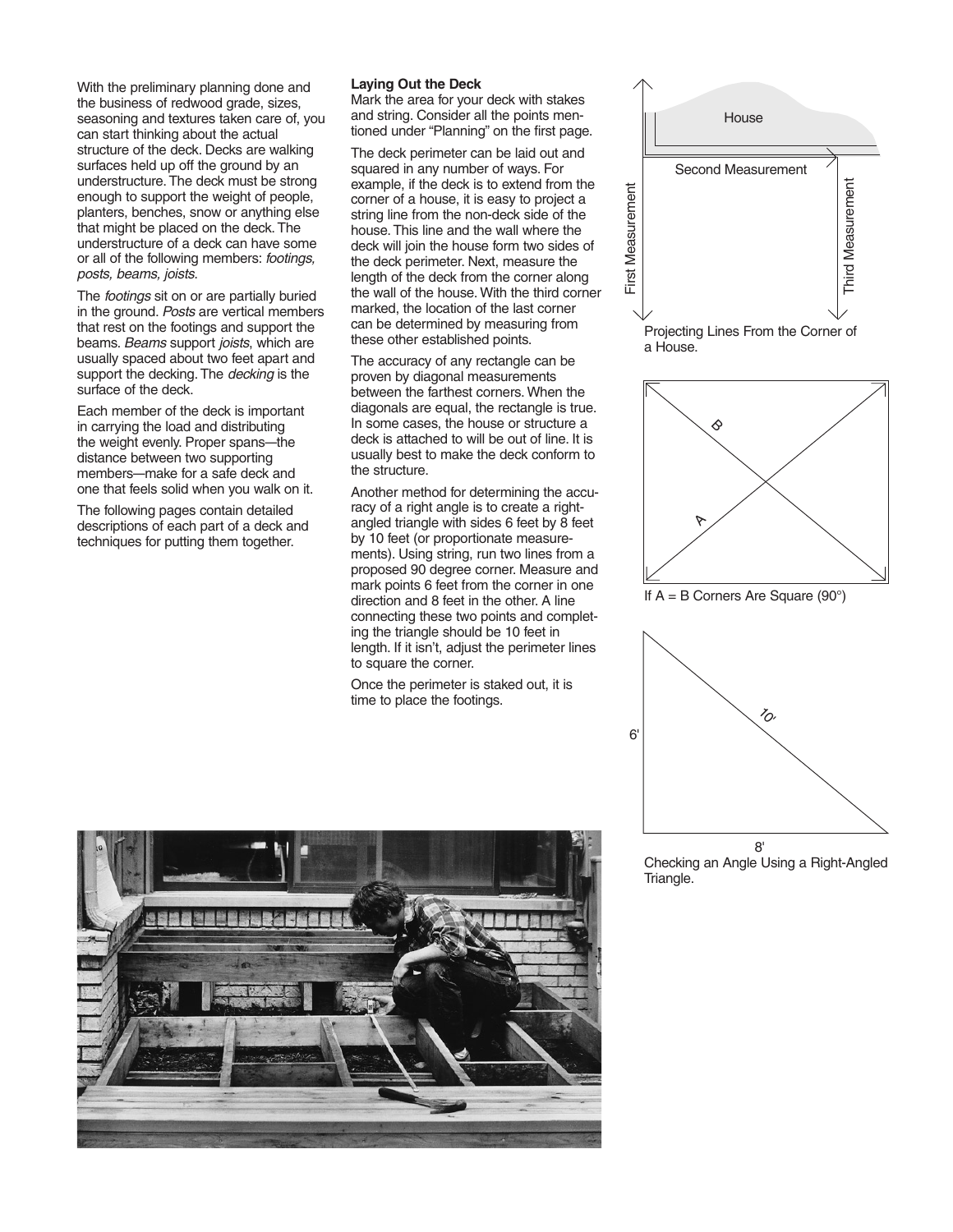# **Footings**

Deck footings rest on the ground and support the deck posts. Footings may be either concrete blocks, pre-cast pier blocks or poured concrete pads. As a rule of thumb, a footing should be about twice the size of the post it supports. For example, 4x4 posts should rest on 8x8 concrete footings.

Building codes are usually specific about the form and placement of footings. In general, they are required to extend below the frost line and they should extend above the ground to keep wood posts away from ground moisture.

Mixing and pouring concrete footings is a simple job. Cement, sand, gravel and water mixed in a wheelbarrow can be poured into a mold without much difficulty. Builders can make their own molds or buy forms, such as Sona Tubes, at building supply stores.

Placing the footings is key to the deck's stability. The number of footings and posts needed depends on the size of beams. In general, deck builders like to use heavier beams to minimize the number of footings. The placement of footings can be calculated from the suggested beam and joist spans.

# **Posts**

Posts are vertical members which rest on the footings and support the beams. The length of the posts is critical in establishing the height of the deck. Plan ahead extended posts serve as a support for railings, benches and overhead trellises.

Timbers 4x4 and larger are most often used for posts. If large crowds, deep snow or other heavy loads are expected, or if the deck is elevated, larger posts may be needed and cross bracing may be necessary to prevent lateral movement. Local building codes will answer these questions.

There are several methods for attaching posts to the footings. Metal post anchors, wood nailing blocks, steel straps and drift pins are common methods. Metal anchors are recommended for high decks while wood nailing blocks are suitable for low decks.

Beams can rest on top of posts or double beams can straddle the post. The double beam method uses two pieces of thinner dimension lumber. Sometimes this can mean a savings. Naturally, if the double beam method is used, the posts need to be taller.

If a single beam is going to rest on top of the post, the post top must be trimmed carefully to make a solid seat for the beam. Double-check measurements before sawing. Measure and level the post from a stable reference position.

Make sure the posts are plumb when they are measured, installed and trimmed.

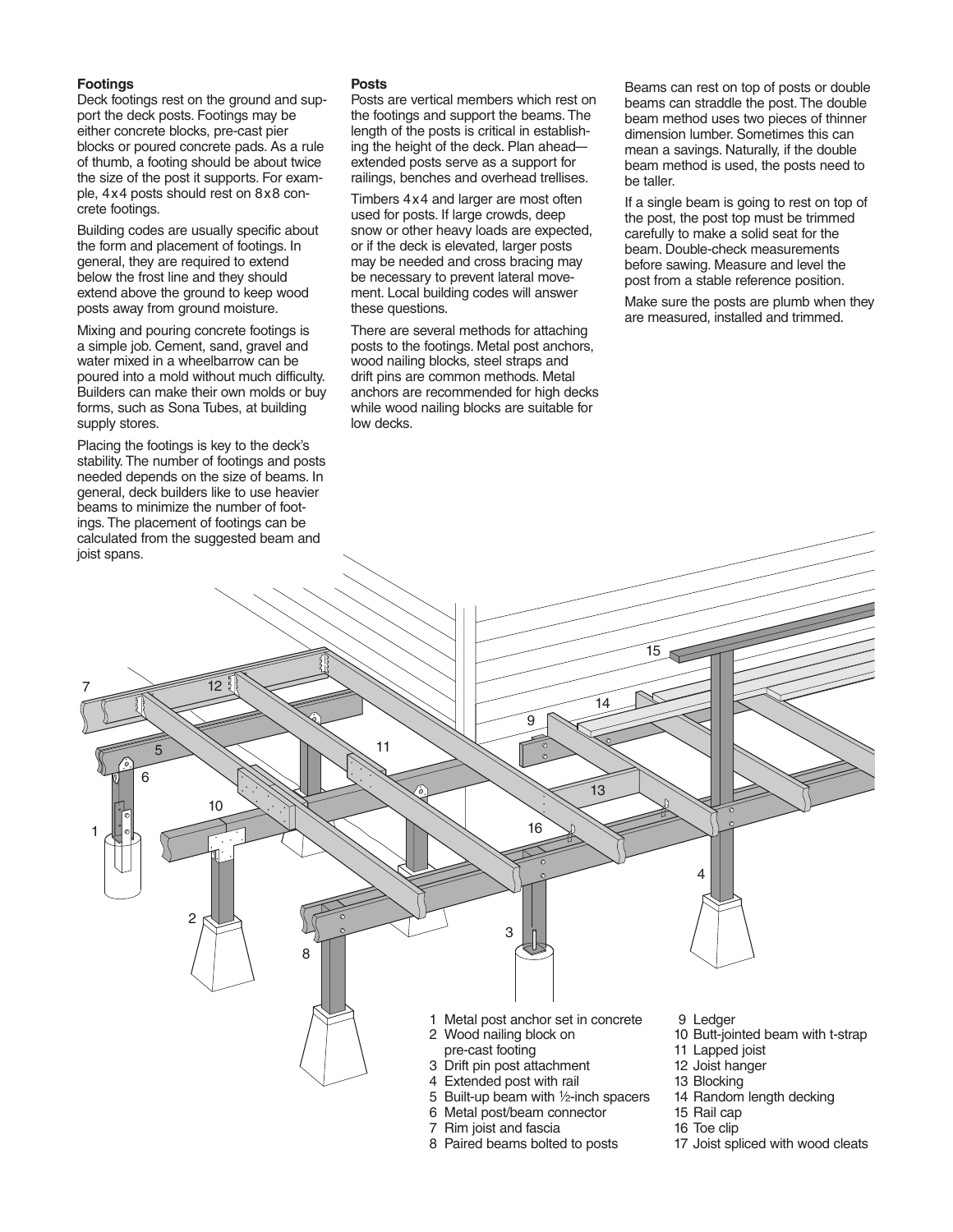#### **Beams**

Beams rest on the posts and support the joists. They are installed "on edge" with the narrow side resting on the post. For some low decks, beams may rest directly on the footings. Beams of 4x6 and greater are common. Often beams are "built-up" from thinner dimension lumber by fastening them together with bolts or lag screws.

The dimensions of beams depend upon their spacing and the distances they need to span. Larger beams require fewer posts and footings. Sometimes it may be necessary to butt-join beams over a post. They can be spliced together using cleats made of smaller lumber or by using a metal t-strap.

Beams fasten to the tops of posts by metal post connectors. Another method uses double beams which straddle the posts and are attached with heavy lag screws or carriage bolts. This method is ideal where posts rise above the deck to support a railing, seat or overhead structure.

In cases where beams rest directly on footings, they are held in place by anchor bolts or by toenailing into nail blocks.

Ledgers do the work of beams where the deck joins the house. The ledger should be bolted into the house framing or into the concrete foundation. Fasteners should penetrate at least 11 ⁄2 inches into the framing or foundation. Use metal flashing to protect the ledger from moisture or use spacers between the house and the ledger to allow for water drainage.

### **Suggested Beam Spans**

For non stress-graded redwood lumber (Construction Heart), with a live load of 40 lbs. per sq. ft. and dead load of 10 lbs per sq. ft.

| <b>Beam</b><br><b>Spacing</b>          | 4x6                                      | 4x10                                     |                                          |  |
|----------------------------------------|------------------------------------------|------------------------------------------|------------------------------------------|--|
| 6 feet<br>8 feet<br>10 feet<br>12 feet | Span<br>4'0''<br>3'3''<br>3'0''<br>2'9'' | Span<br>5'0''<br>4'3''<br>3'9''<br>3'6'' | Span<br>7'3''<br>6'3''<br>5'6''<br>5'0'' |  |

Beam span is the distance a beam extends from one post to the next. Beam spacing is the distance between beams. Deflection limited to L/240.

#### **Joists**

Joists rest on the beams and support the decking. They are installed "on edge" with the narrow sides resting on the beams. At the side of the house, joists may be supported with a ledger. The distance that joists may span is determined by their dimension and the spacing between the joists.

Joists are often nailed to the top of beams and ledgers. With this design, the joists can overhang the beam for a cantilevered appearance and added space, but the overhang should never exceed one-quarter the joist span. A popular alternative is to hang joists from beams with metal joist hangers. This permits joists to be hung level with or below the top of beams.

For standard decking, joists should be spaced 24 inches on center (from the center of one joist to the center of the next). For diagonal decking, joists should be 16 inches on center. When installing 5/4-inch decking, joists should be spaced 16 inches on center and for diagonal decking, the spacing should be 12 inches on center.

Blocking nailed between the joists will increase the stability of the deck.

# **Suggested joist spans**

For non-stress graded redwood lumber (Construction Heart) with live load of 40 lbs. per sq. ft.

| Joist<br><b>Size</b> | Joist<br><b>Spacing</b> | Joist<br>Span |
|----------------------|-------------------------|---------------|
| 2x6                  | 16" on center           | 7'3''         |
|                      | 24" on center           | 6'0''         |
| 2x8                  | 16" on center           | 10'9''        |
|                      | 24" on center           | 8'9''         |
| 2x10                 | 16" on center           | 13'6''        |
|                      | 24" on center           | 11'0''        |

Deflection limited to L/240.

#### **Decking**

Decking provides the surface and walking area of the deck.

Redwood 2x4 or 2x6 dimension lumber is ideal for deck surfaces. Decking spans are described below. Extra weight, such as a large permanent planter, a hot tub or spa will need extra support. In some cases, it may be necessary to get assistance from a contractor, architect or engineer.

With random length decking make sure the ends meet over joists. Decking should be fastened with only one nail or screw per bearing. This permits some dimensional change in the decking yet provides enough holding power. Extra nails may be added later if necessary. Predrill nail holes at the end of decking to avoid splitting while nailing. For a cleaner look, use a hidden deck fastening system.

Since it is the most visible part of the structure, it is often desirable to add a design element to the decking. Decking can be applied in a variety of patterns including: diagonal, herringbone and parquet.

#### **Suggested Decking Spans**

The suggested span for 2x4 or 2x6 decking is 24 inches. If the decking is to be installed diagonally, joists should be spaced 16 inches on center. Spans for 5/4-inch decking are 16 inches on center, and 12 inches on center when installed diagonally.

#### **Decking to Cover 100 Square Feet**

| <b>Materials</b> | <b>Standard Diagonal</b> | Linear Ft. Linear Ft. |
|------------------|--------------------------|-----------------------|
| 2x6 Decking      | 210                      | 242                   |
| 2x4              | 326                      | 375                   |



A staggered nailing pattern permits slight "movement" during the wood's natural seasoning process while holding the decking in place.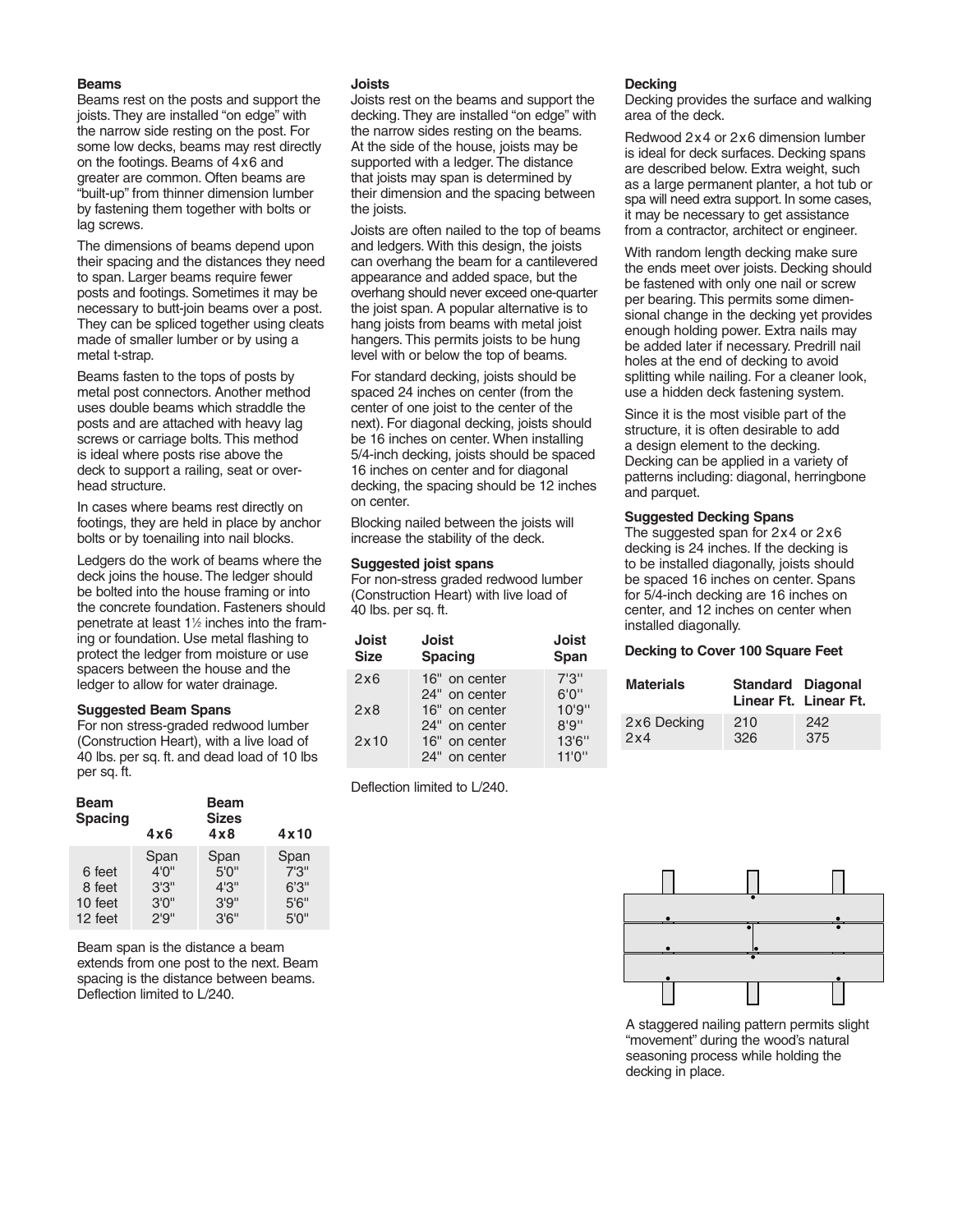#### **Construction Tips**

Sometimes, enthusiasm can get builders into trouble if they don't think about the consequences. Overnailing, for example, is a common mistake. One deck nail or screw per bearing is fine for redwood 2x4 and 2x6 decking. Drive deck nail or screw flush with deck surface; do not countersink. Redwood shrinks less than most wood, but unseasoned redwood will shrink as the internal moisture evaporates. If it is held down with too many nails, decking may split when it shrinks.

Trapped moisture is another potential troublemaker to consider. Wood decay is caused by alternate moist and dry conditions. Consequently, the areas that trap moisture are the most critical. For example, the place where posts meet footings, or ledgers are attached to the house are moisture-problem areas. These members should be all-heartwood redwood and they should be pre-finished with a water repellent preservative solution. Decking, because it is quick draining, will not be as critical, but remember to leave about a 1/8-inch space between deckboards for drainage.You can use 16-penny nails as spacers and they are usually the handiest measuring tool when you are applying the decking.

# **The Finishing Touch**

There are many details that can help turn a plain deck into an "aaaahh" deck. Some finishing touches, like stairs and railings, may be absolutely necessary while others, like benches and planters, are simply a matter of taste and style.

As you are working, you'll notice other little things you can do that will make the deck "just right." For example, a fascia trim around the edge of the decking will give it a more finished look. Chamfered or roundover edges can soften the appearance of the deck board ends and edges. Or maybe you'd like to use mitered corners for your railing. Or add built-in shelves or cabinets.

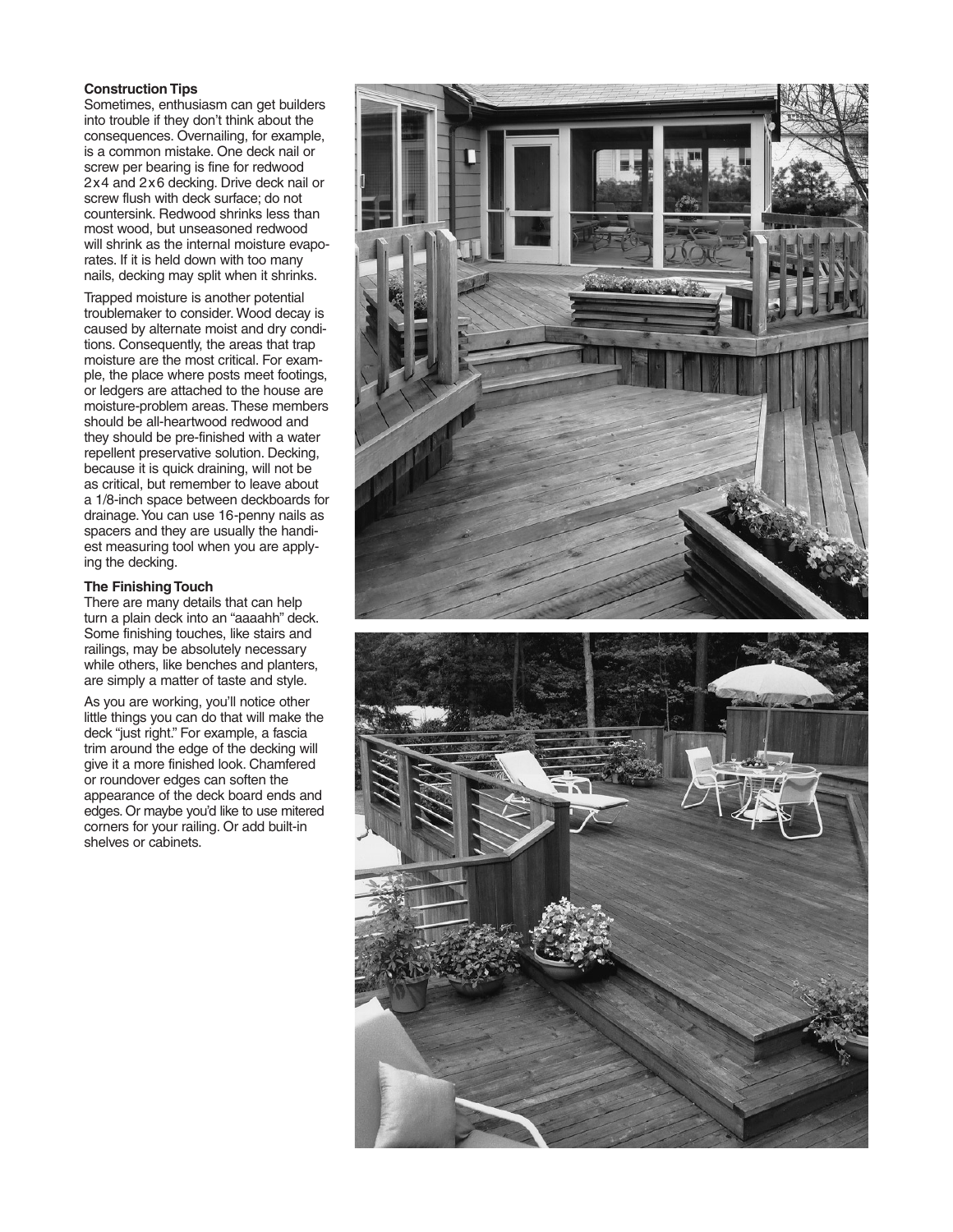#### **Stairs**

If the deck is over a foot off the ground, you'll need to build stairs. Stairs require precision carpentry and quality materials. Decay resistance is important, so an allheartwood grade should be used.

Stairs are made with treads and stringers, sometimes called risers. The treads are the stepping surface and are supported by the stringers. Stair treads should be a minimum of 11 inches deep and between 6 and 7 inches apart. For wide stairs, notched stringers placed 24 inches apart provide proper support. If only two steps are planned, a 2 x12 can be laid on edge or notched as a stringer. If more steps are needed, a sloping stringer should be used. According to most building codes, notched stringers must have a minimum of 31 ⁄2 inches of width below the notch.

As an alternative, stair treads can be set inside a pair of stringers, so that the stringers enclose them on both sides. This is referred to as "boxed stringers." The tread can then be supported by cleats nailed to the stringers or by a separate notched stringer. Stringers should be 24 inches on center to provide proper support for the treads.

At the top, anchor the stringers to the deck framing. At the bottom, anchor them to the deck at the lower level or rest them on a concrete pad or footings.





#### **Railings**

Although the railings are often the last of the finishing touches, they need to be planned in advance. Consult local building codes for railing requirements. Railings are necessary for any deck over  $1\frac{1}{2}$  feet off the ground. In many areas a railing is required by law. For the most part, form should follow function.

Remember to design a railing that doesn't encourage sitting unless it is intended for that purpose. Railings should be sturdy barriers erected at the deck's edge without completely obscuring the view.

Railing supports should be securely fastened to the framing of the deck. Toenailing to the surface of the deck is not adequate. Railing supports should be bolted to joists or beams, or they may be an extension of the post.

Vertical grain redwood is suggested for the cap of a deck rail because it best resists weathering and splintering.

#### **Benches**

Benches aren't hard to build if a few basic rules are kept in mind. The best height is between 15 and 18 inches. Cushions change the measurement, so keep a ruler handy. Garden grades are economical and work well for benches.

Here are plans for two different types of benches. The first is built-in and is an extension of the deck railing. The second is a simple movable bench which can be built in a matter of minutes.

**Bench #1** This built-in bench is part of the railing. The length of the back and seat boards can vary according to your plan. The seat supports shown in the cross section below should be repeated every two feet. Many variations are possible since railings double as bench backs. The seat slats are 1x2 boards set on edge and spaced 1⁄2 inch apart. Bench supports extend from the railings' 2x6 posts which are, in turn, bolted to deck joists and beams. The horizontal bench supports are pairs of 4-foot 2x 4's between which posts and legs are sandwiched. Each leg is attached to the decking with a metal angle bracket. Be sure the railing is strong enough to support the bench and the weight of people leaning against the back of the bench.

**Bench #2** This simple bench takes three saw cuts and a short time to build. It is made from an 8-foot 2 x12 and is braced with a 2x 4. Cut two 14-inch pieces from the plank's ends for legs, leaving a seating area 68 inches long. Center the 2x 4 brace between legs and attach with 16-penny nails. Attach legs to the top by toenailing from below. If unseasoned lumber is used, assemble brace and top with deck screws.

Bench #1



Bench #2